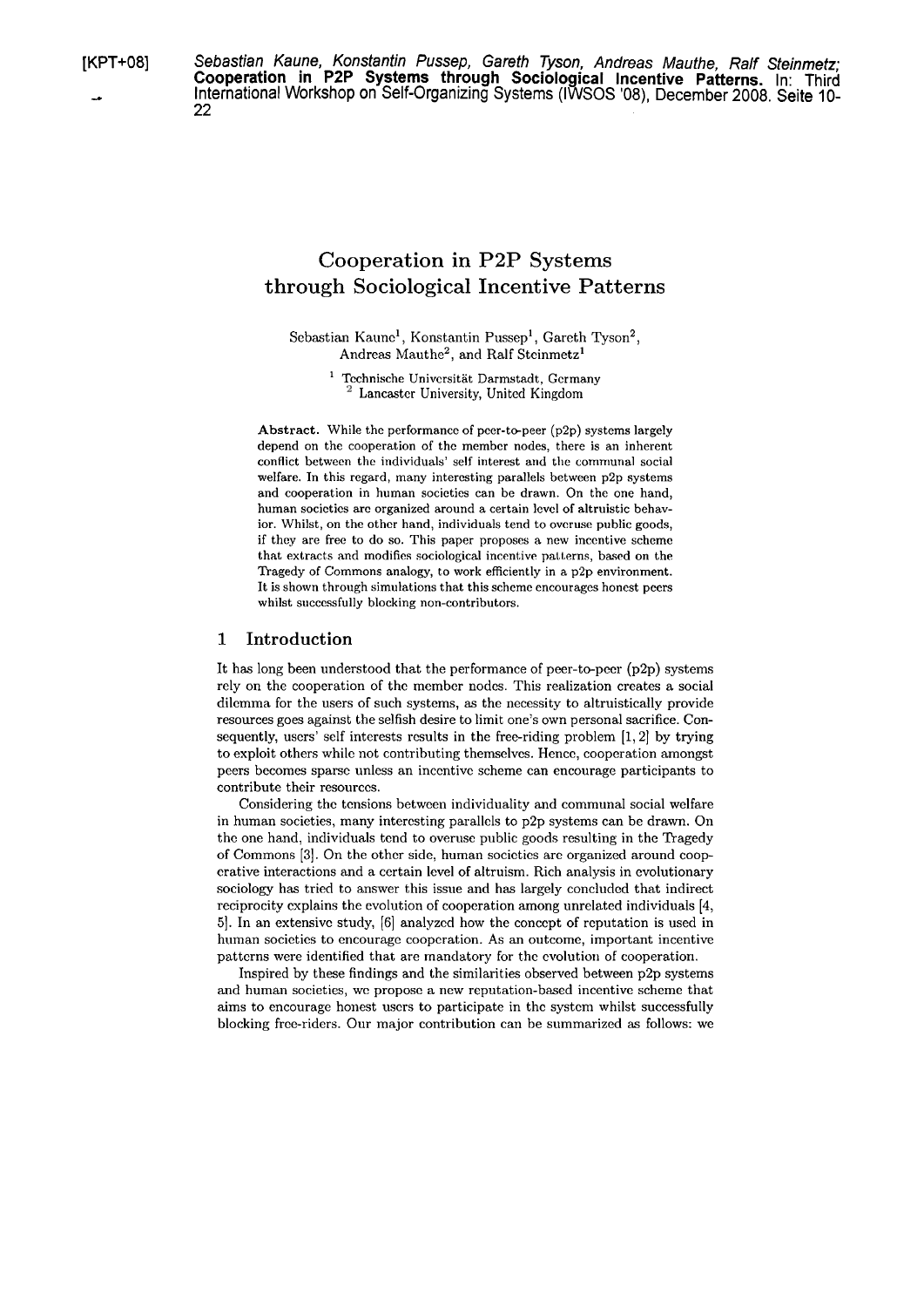prescnt a new point in the design spacc of rcputation systcms by using cxtremcly limited, non-local reputation information, amounting to a single bit per participant. By adopting insights of sociologists, we show that the classification of nodes **ns** either good or bad offers high potential to encourage cooperation while still encoding as much information as necessary to prevent rational/malicious attacks. We further introduce a similarity-based approach to filter out false recommendations submitted by dishonest nodes.

The paper is organized **as** followed: in Section 2 an overvicw of related work is provided. Section **3** dcscribes the design of our system, highlighting both the representation of reputations and how they are utilized. Section 4 then outlines a number of practical deployment issues and how we resolve them. Subsequently, Section 4 evaluates, using game theoretic modeling, the effectiveness of our approach whilst, Section 5 concludes the paper, outlining future work in the field.

# **2 Background**

Any participant in a p2p system is both a service provider and a service consumer. A *transaction* is the process in which a provider voluntarily grants a service to a consumer. Accordingly, the consumer benefits from this service whilst the provider pays the cost (e.g. upload bandwidth).

In general, a well-designed incentive scheme has to meet several challenges in order to be robust, notably:

- $-$  Different user types: Users can be classified into two categories: obedient and dishonest. The former are consistent with the system specifications and thus contribute to the system whereas the latter try to maximize their benefit at the expense of others.
- Asymmetry of interests: For example, peer A is interested in receiving a service from peer B whilst not being able to offer a valuable service in return. - Newcomers: In general, it is impossible to distinguish dishonest nodes from
- so called legitimate newcomers. Thus, a newcomer policy is mandatory.
- Untraceable actions: In decentralized systems, it is impossible to monitor all occurred transactions. Thus, decentralized mechanisms are required to prove that two peers were involved in a distinct transaction.

### 2.1 Prior Incentive Schemes for Cooperation in P2P

In the area of p2p, various incentive schemes have becn proposcd to cncouragc users to contribute their own resources. Some of them are based on monetary payment schemes in which peers have to pay for the resources they consume [7-91. Howcvcr, many of thcsc algorithms require a centralized infrastructurc to enable micro payments and accounting.

An alternative is *reciprocity-based schemes* in which peers use historical information of past behavior of other peers to decide whether they want to share resources or not. These schemes can be further separated into direct and indirect reciprocity. In direct reciprocity, user offer resources only to those who have helped them before based on local observations, e.g., BitTorrent [10]. However,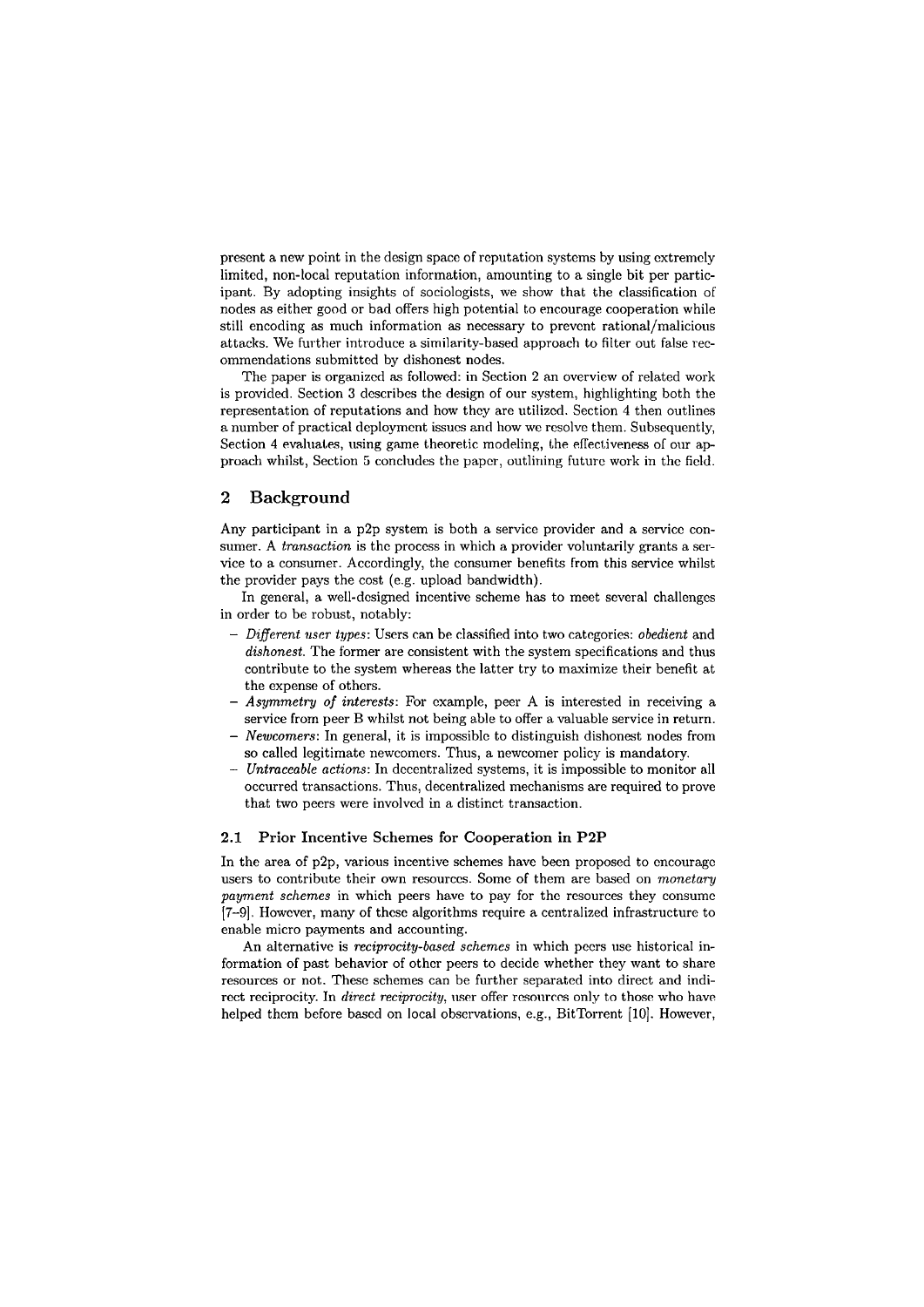it assumes frcqucnt rcpeatcd mcctings between thc Same pecrs which might not be the case in largc, diverse p2p cnvironments.

In contrast, *indirect reciprocity*  $[11, 12]$  allows pccrs to claim back their cooperativeness from any peer as each participant is associated with a reputation. Users earn a reputation based on the feedback from others they have interacted with; this, in turn, is used to differentiate between contributors and freeridcrs. Thcsc schemcs, accordingly, rely on local obscrvations, and additionally on sccond-hand information distributcd among all nodes in thc systcm [13,14]. However, this share of own experiences enables malicious nodes to disseminate false information about cooperative participants. To tackle this problem, a sound solution is to determine transitive chains of trust among known and reputable nodes [15,16]. On the other side, the share of information additionally introduces the collusion probleni in which peers artificially increase each othcr's reputation. **A** countermeasure against this threat is to apply thc computational expensive min-cut max-flow theorem, as proposed by [17,18].

Different from all studies above, our system design neither relies on transitive trust nor on the often applicd min-cut max-flow theorcm.

#### **2.2 The Tragedy of Commons Analogy**

Many social scientists, as wcll as psychologists, havc tried to explain cooperation in human societies. This problem is also known **as** the Tragedy of Commons. From the societies' point of view, the community does best if all individuals mutually cooperate. However, it can be observed that individuals or groups will exploit the generosity of others, if they are free to do so.

By means of gainc theory, sociologists try to find evolutionary stable behavioral strategics (ESS) to explain thc question of cooperation. In particular, [19] found indirect rcciprocity to cnable cooperative ESSs in human societies. Further, [6] identified certain key properties of successful reputation schemes to encourage cooperation among unrelated individuals. In particular, these incentive patterns have been proven to be highly robust and stable against different patterns of defection, cvcn in the presence of observational crrors concerning individuals' reputation.

In spite of thc fact that our work is inspircd by these observations, we are aware that the aforementioned studies are carried out in environments that differ from  $p2p$  systems in the following points:  $(i)$  permanent identities (players do not leave the system), and (ii) traceable actions (both defection and cooperation). Howcvcr, both conditions arc challcngcd in p2p systems, and the transfer of these insights to p2p systems must be deliberate.

#### **3 Reputation-based Incentive Scheme**

The fundamcntal aspccts of reputation-bascd p2p systems can mainly be divided into:  $(i)$  a reputation-based incentive scheme and  $(ii)$  a distributed reputation infrastructure. The former is of major importance as it describes how reputation is computed within the system. The underlying mechanisms are therefore crucial for the scheme's overall performance and must be carefully designed. The latter,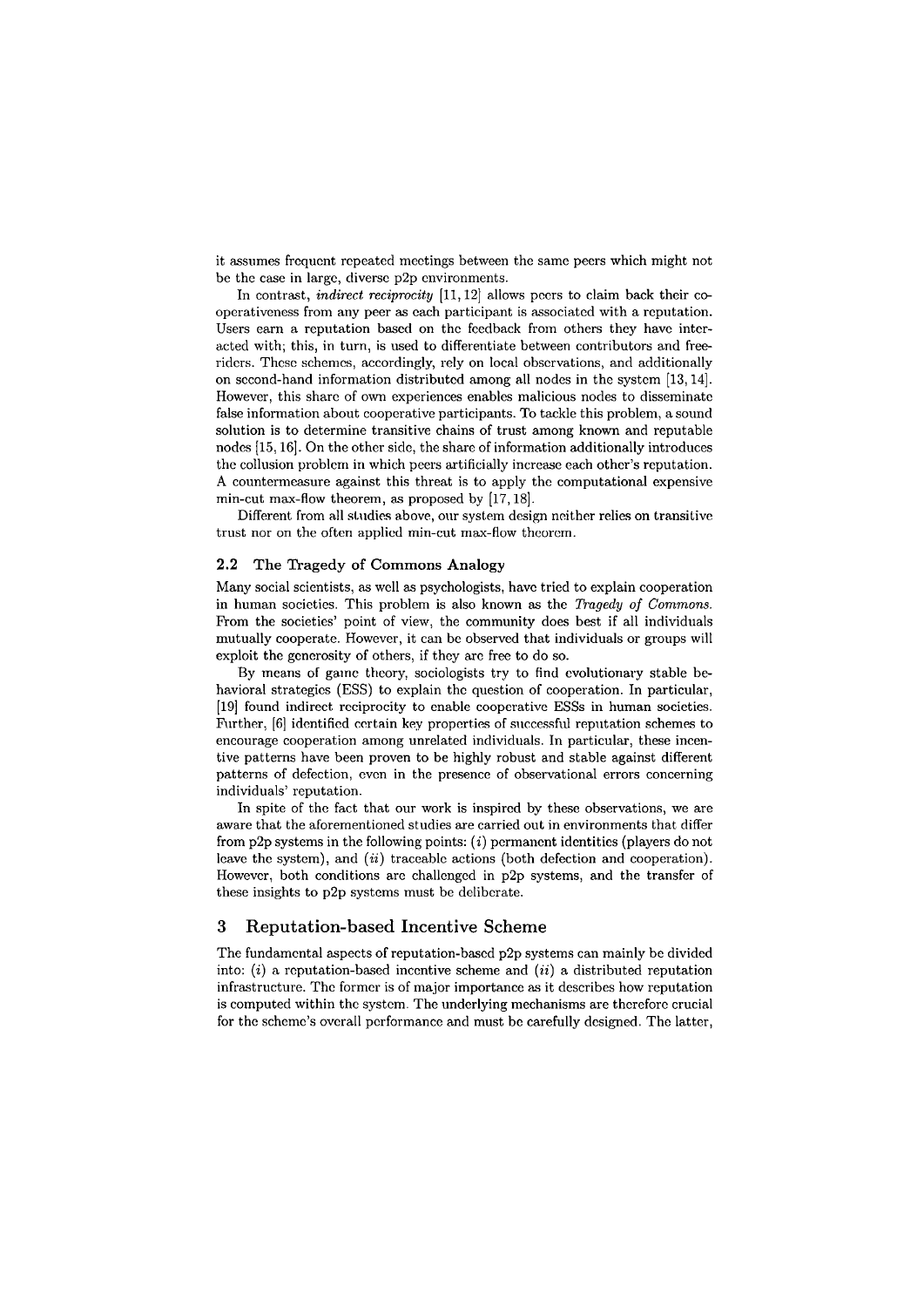

**Fig.** 1. The 8 rcputation transitions

on thc othcr hand, is rcsponsible for implementing *(i)* in a fully distributed manner; it maintains and Stores reputation values, and allows peers to access the reputation of the others.

# **3.1 Representation of Reputation**

In our work, reputation valucs are represented by a globally binary digit that can be either 0 or 1, indicating a good  $(G)$  and bad standing  $(B)$  respectively. Let N be the population of pecrs in our system. Then, the global reputation score *r* of an individual is given by  $r : n \to \{0, 1\}$ ,  $n \in N$ .

# **3.2 Assignment of Values**

Reputation values are dynamically assigned to peers based on their *last action*  when performing the role of service provider. In more detail, if a node takes an action A, either to cooperate  $(C)$  or to deny cooperation  $(D)$ , when there is the option of providing a service, our system assesses the goodness of this action by using *reputation transitions.* In general, each reputation transition m depends on three factors:

- the current reputation value of the service provider  $r_p$ ,
- the reputation score of the service consumer  $r_c$ ,
- the taken action A (either C or D) by the service provider.

Thus, each transition is well-defined by a triple  $m$  which is mapped to either 0 or 1 as defined in the following:

$$
n(r_p, r_c, A) \rightarrow \{0, 1\} \tag{1}
$$

Fig. 1 shows a statc diagram of this transition process, highlighting the 8 possible steps betwecn states leading a service provider to cither a good or a bad standing3. The design of thesc transitions is inspired by the observations made in [6]. As stated before, this extensive study identified important incentive patterns that are mandatory to encouragc cooperation in human societies. The so called "keys to success" have been defined in the following properties: *being nice* (maintenance of cooperation among contributors), *retaliatory* (identification of dishonesty, punishment and justification of punishment), *forgiving*, and *apologetic.* All of them arc incorporated in the dcpicted transitions:

Depending on the application, **a** good standing is bounded on predefined time interval, in order to encourage nodes to continuously take the role of a provider. However, wc will not pursue this issue any further in this Paper.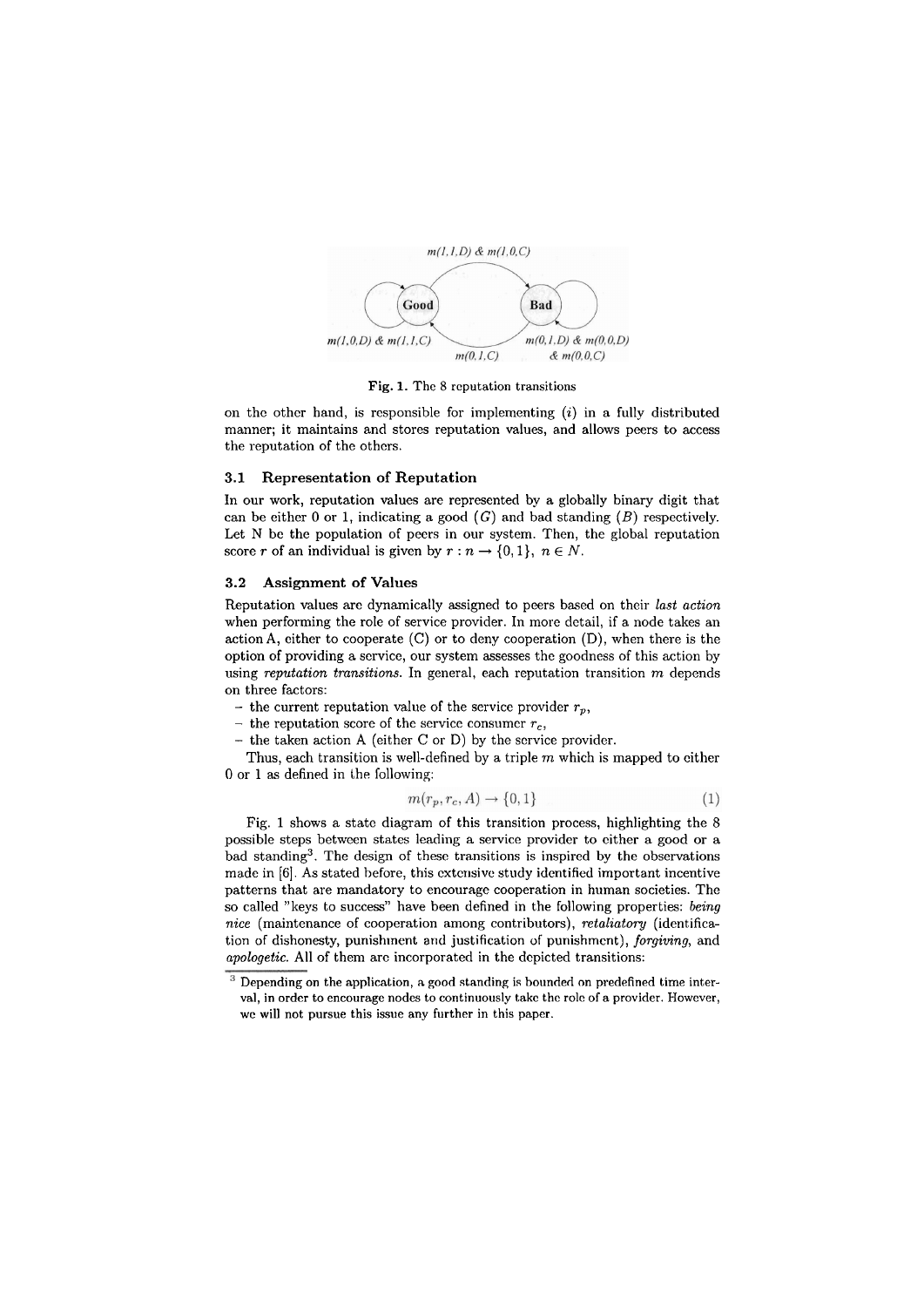*(1) Maintenance* of *cooperation: m(l,l,C)=Good.* If two nodes in a good standing coopcratc, thc donor should maintain its good standing.

**(2)** *Identification of Dishonesty: m(O,l,D)=Bad. (1,1,D)=Bad.* Nodes not providing serviccs havc to fall into bad standing, irrcspcctive of their rcputation.

(3) *Apology and Forgiveness:*  $m(0,1,C) = Good$ . Once (mistakenly) fallen into bad standing, there should bc an opportunity to allow immediate forgivencss to regain a good standing again.

(4) Punishment and Justification of Punishment:  $m(1,0,D) = Good$ . When a dishonest node is detected and identified, other nodes contributing to the system should rcfuse to providc scrvices to it, and should not be punished for this.

The remaining three transitions are degrees of freedom, which we fixed running several experiments measuring the impact of each combination.

#### 3.3 Behavior of Nodes

We define the way a peer uses the reputation scores as its *behavioml strategy*  denoted by  $\vec{s}$ . In more detail, each peer uses a decision function f to decide how to behave towards requesting service consumers.  $f$  takes as input parameters thc reputation scorc of both itself and the consumcr. There arc four possible situations in which a peer  $i$  would want to assess another peer  $j$  with respect to the reputation scores  $(f_{ij} := f(i, j))$ :

- $f_{00}$ : both pccrs are in bad standing
- $f_{01}$ : peer *i* is in bad standing whereas peer *j* is in good standing  $f_{01}$ : peer *i* is in bad standing whereas peer *j* is in good standing
- $-f_{10}$ : peer *i* is in good standing whereas peer *j* is in bad standing
- $-f_{11}$ : both peers arc in good standing.

Thus,  $\vec{s}$  consist of four components  $(=(f_{00}, f_{01}, f_{10}, f_{11}))$  whilst each of them describes whether to cooperate (C) or to deny cooperation (D).

$$
\vec{f}: \{0,1\}^2 \to \{C,D\} \tag{2}
$$

For example, altruistic peers would follow behavioral strategy  $\vec{s}_{alt} = (C, C,$ C, C) whereas free-riders are described by  $\vec{s}_{free} = (D, D, D, D)$ . The builtin inccntive in our schemc is based on the assumption that cooperativc pccrs will favor cach other. Thus, peers are encouraged to take the role of a service provider in order to gain a good standing. In turn, this greatly enhances the probability of obtaining services provided by others. As shown later on, peers using the *discriminator* strategy  $\vec{s}_{disc} = (D, C, D, C)$  can successfully block non-contributors.

# 3.4 Newcomers

Up to now, wc havc assumcd that nodes alrcady have a standing within the systcm. Newcomers, howevcr, do not have a transaction history, and arc thereforc marked as *strangers*. In order generate a good standing, they have initially to coopcratc with another strangcr or a peer already enjoying a good standing. When requesting services, discriminators will deny to provide services. Accordingly, our system assigns no profit to newcomers.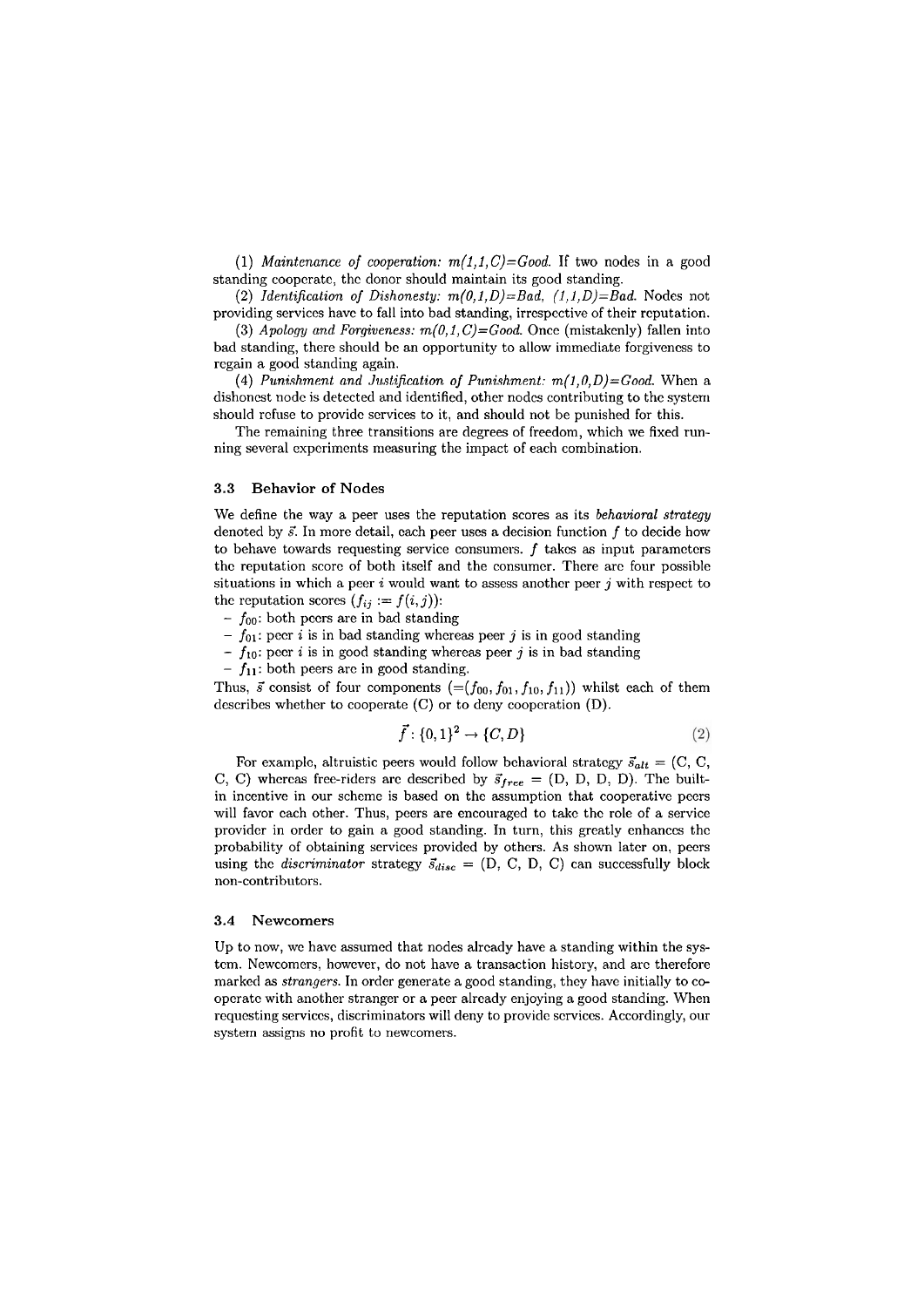# **4 Reputation Infrastructure**

Here, we address the practical issues of our approach. In particular, it is specified which nodes are authorized to update reputation values, how reputation values can be globally accessed, and how peers are able to protect themselves against false reports. We assume that users participating in the system are characterized by anonymous identities. Each node owns a public/private key pair suitable for cstablishing signed messages betwcen nodes. In addition, each participant in the system is identified by a random unique overlay identifier *(OId).* To ensure that node Ids are chosen randomly from the identifier space, we use trusted certification authorities (CA). These CA's bind a random node id to the node's public key, a process conventionally done offline.

#### **4.1 Replica Set**

Due to the lack of a centralized authority, the task to reliably store and update global reputation valucs is none-trivial and challenging. Thc pccr's reputation must not be stored locally, whcre it can becomc subject to manipulation. Storage on a randomly chosen peer similarly does not guarantcc that this onc is honest. Thus, we assign this task to multiple nodes in the systcm.

Each peer *i* is assigned a *replica set*  $R_i$ , consisting of a small number of k random peers. To this end, we interconnect all participants in the system using a distributed hash table, e.g. Chord  $[20]$ . The members of  $R_i$  are then determined by applying a set of k one-way secure hash-functions  $h_0(i)$ ,  $h_1(i)$ , ...,  $h_{k-1}(i)$  to i's overlay id. The hashes derived from these functions constitute the overlay identifiers of the replica set nodes. This ensures that peer *i* cannot select thc members of its own replica set  $R_i$ .

If a peer wants to request the reputation of another one, it individually contacts the responsible replica set members. The provided information is *legitimste*  if, and only if, more than half of the reports are identical. This implies that the majority of the replica set members must bc obedient.

To quantify this, we define a replica sct as *reliable* if more than half of the nodes are obedient. Let  $o$  and  $m$  be the amount of obedient and malicious pccrs in the system, rcspectively. Thc probability to chose an obedient pecr for a replica set is  $\frac{\sigma}{\sigma+m}$ . From this, the probability of obtaining at least  $\left[\frac{k}{2}\right]$  obedient pecrs k-n the system, respectively. The probability to chose an obedient peer for a replica<br>set is  $\frac{\sigma}{\sigma+m}$ . From this, the probability of obtaining at least  $\left[\frac{k}{2}\right]$  obedient peers<br>in a replica set is given by  $\sum_{n=\left[\frac{k}{2}\$ 

consisting of 100.000 nodes, of which  $m = 5.000$  nodes arc malicious, is 99,88% for  $k = 5$ . It can easily be verified that k must only be slightly adapted with continuing increase of m.

# **4.2 Transaction Process**

Consumers must submit experiences about the outcomes of transactions (whether a distinct provider  $p$  has delivered a service or not) to the provider's replica set  $R_p$ . As stated above, this replica sct is then authorized to update the reputation value of the provider based on its decision (cf. Sect. 3.2). Since  $R_p$  constitutes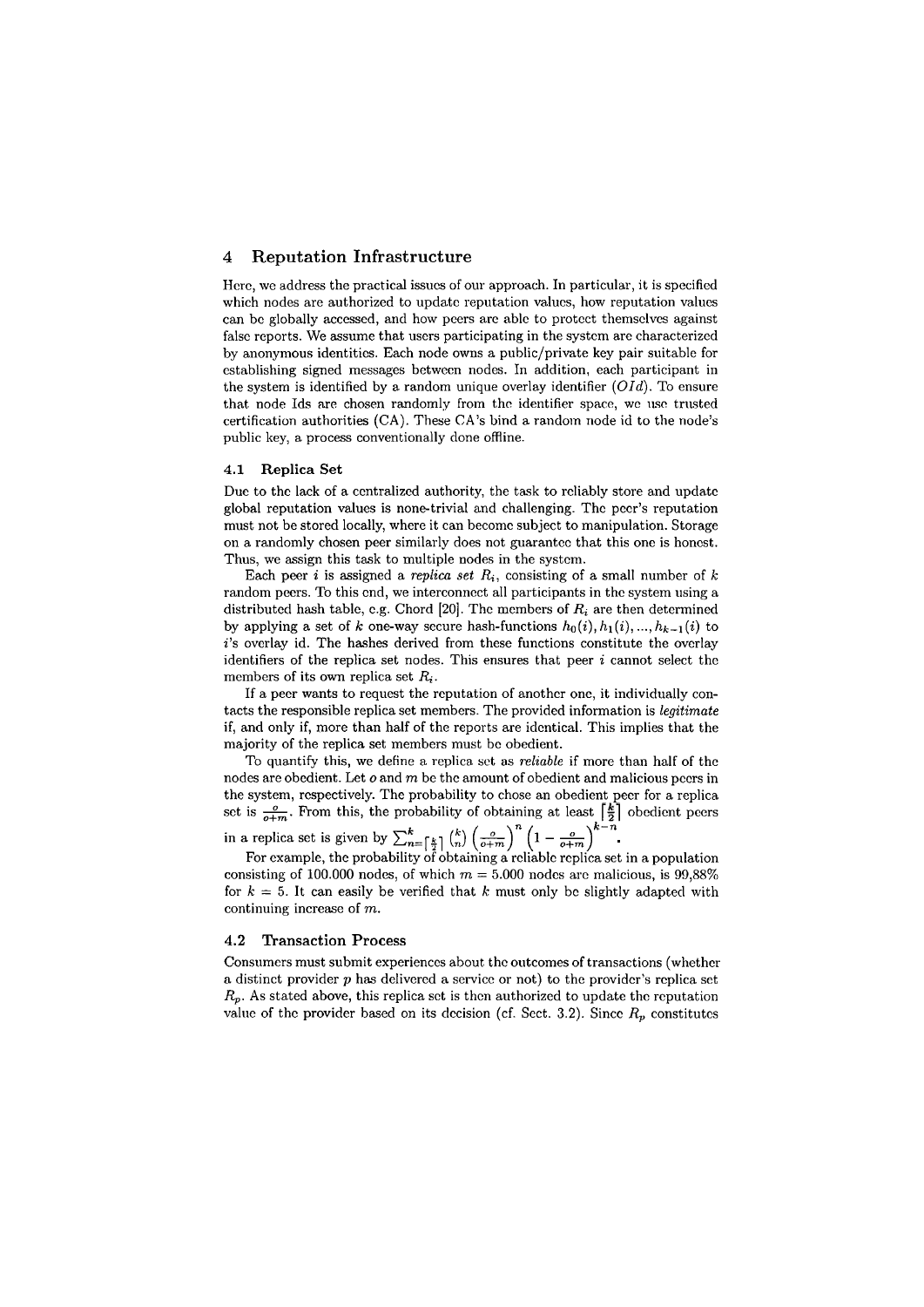a third party not directly involved in the transaction process, a mechanism is needed that proves that two distinct peers have interacted with each other. Each transaction therefore consists of five sequential steps:

**Step 1.** The consumer *c* creates a service request message containing the following fields  $\langle r_c, pKey_c, OId_c, OId_{lv} \rangle$ , where  $r_c$  is the consumers current reputation value;  $pKey_c$  is its public key;  $OId_c$  is its overlay id; and  $OId_{ln}$  is the overlay id of the peer that has lastly rated  $c$  in the role of provider. Afterwards, *c* signs the request with its private key and sends it to the chosen provider.

Step 2. Upon rcccipt, the provider contacts thc consumer's replica sct *R,*  to verify the corrcctncss of the inforination containcd in the messagc.

Step **3.** If correct, the provider signs the message and sends it back to thc consumer. Thereafter, the service delivery takes place.

Step 4. After the transaction phase is completed, the consumer rates the cooperativeness of the provider ( $1 =$  service received or  $0 =$  service not received) and submits its decision to the provider's replica set  $R_p$ .

Step 5a. Each replica set member  $R_p(x)$ ,  $\forall x \in [h_0 \dots h_{k-1}]$ , first checks whether the service request has been actually signed by provider  $p$ . Afterwards, it stores the OId of  $c$  as the one of the provider  $p$ 's last voter, and updates  $p$ 's reputation value by applying the appropriate reputation transitions.

Step 5b. Additionally, each member of  $R_p$  is mapped in the x-th position to its respective counterpart in  $R_c$  forming  $k$ -pairs. For each pair, the provider's rcplica set member contacts its countcrpart to inform it about the rating **c** has given on  $p$ ; this is matter of consequence, as explained in the following.

#### 4.3 Similarity-based Trustworthiness

To reflect the personal experience a consumer has had with distinct providers, each peer *i* in the system owns a global vector  $\vec{t}_i$ , where  $\vec{t}_i = (t_{1i},...,t_{|N|i})$  for all  $n \in N$ . Each component of  $\vec{t}_i$  contains in the *n*-th position the arithmetic mean of all ratings peer  $i$  has submitted on a distinct peer  $n$ . Hence, this value describes the *subjective trust* peer *i* places in pccr *n*. Since each rating can either be 0 or 1, the component values will also be between 0 and 1. According to Step 5b, these trust vcctors are stored and maintained by the peer's replica sct and arc publicly available.

The purpose of thesc vectors is to dcfinc **a** notion of trust Peer **A** placcs in the recommcndations of Peer B. To this end, we introducc a similarity function

$$
sim(\vec{t}_A, \vec{t}_B) = \frac{1}{|N|} \sum_{i=1}^{|N|} 1 - |t_A(x_i) - t_B(x_i)| \in [0, 1]
$$
 (3)

which in its basic functionality component-wise compares whether both peers have rated the same provider. If so, the deviation between both ratings is calculated and summed up to an overlay similarity  $S$ . We define the recommendations of Pecr B as trustworthy for Peer A, if  $S$  exceeds a certain similarity threshold *t.* In our system, providers apply this function on trust vectors of requesting consumers, in order to determine whether they have maliciously rated obedicnt providers as bad. Also, it is applicd on thc last votcr of a distinct pcer to determine the trustworthiness of his recommendations.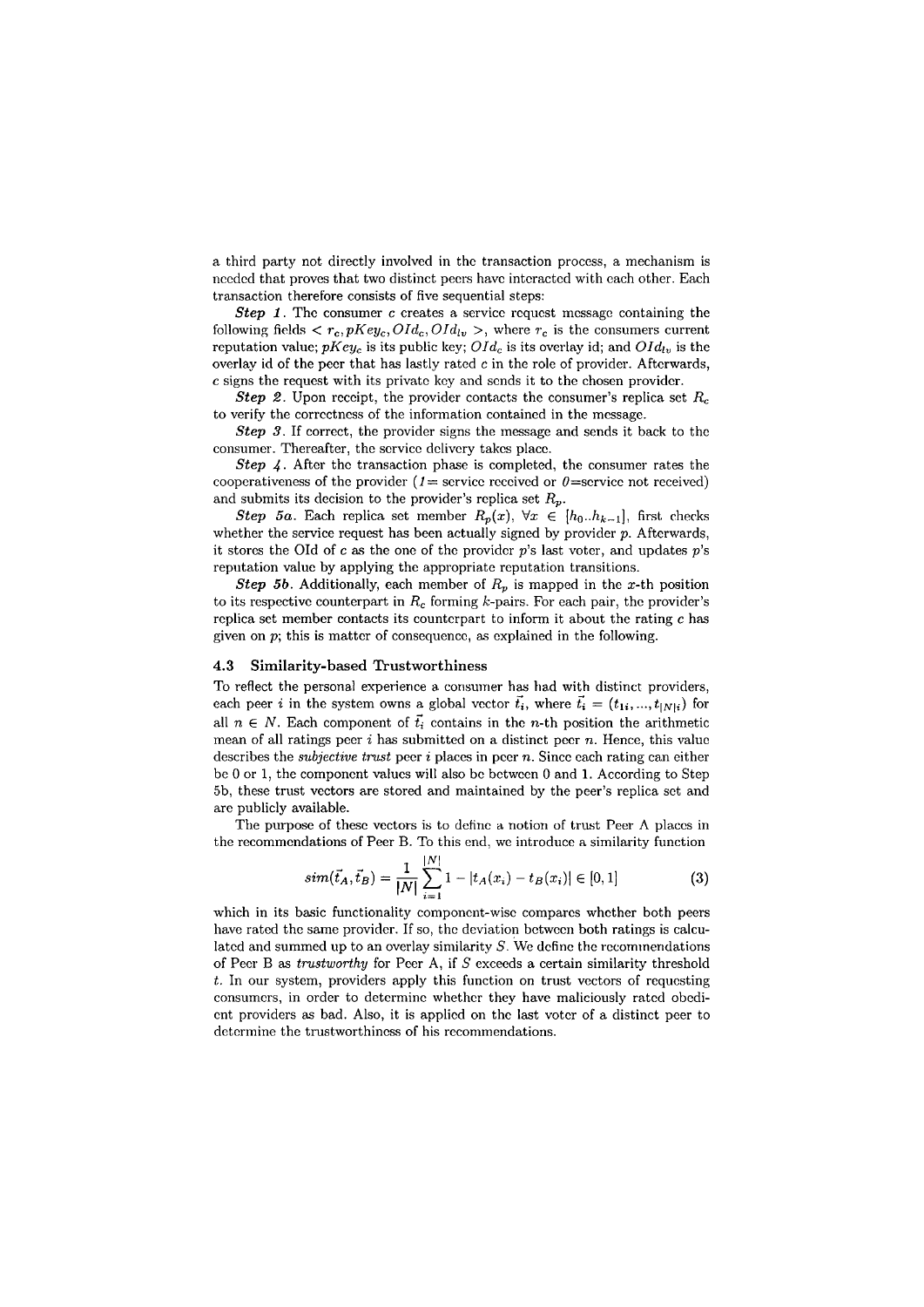# **5 Evaluation**

In the following, the performance of our scheme is examincd against threats of selfish Users. Our main goal is to explore which behavioral strategy is the dominant one among a set of chosen strategies. Further, we will examine the cffcct.iveness of our rcputation infrastructure against malicious attacks. For that reason, we adopt a game theoretical approach as explained in the following.

# **5.1 Generalized Prisoner's Dilemma**

To model a p2p system by means of game theory, we use the Generalized Prisoncr's Dilemma (GPD) that includcs two playcrs who intcract once in a *one-shot game, as described in* [17]. Unlike the original Prisoner's Dilemma GPD includes the social dilemma and the asymmetry of interests. In particular, each player *i* follows a *behavioral strategy* by having the choice to coopcrate( $C_i$ ) or defect( $D_i$ ) its opponent. Depending on their actions, each payer receives one of the following *payoffs*:  $R_i$  (the reward for mutual cooperation),  $S_i$  (the sucker's payoff),  $T_i$  (the temptation to defect), and  $P_i$  (the punishment for mutual defection). In our context one of the peers acts as provider (P) and the other as consumer (C). The payoff matrix for both consumer and provider is shown in Figure 2(a). To create a social dilemma, the payoffs must fulfill the following criteria:

- Mutual cooperation among peers yields a higher payoff than mutual defection:  $R_C + R_P > P_C + P_P$
- Mutual cooperation yields a higher payoff than alternating cooperationdenial cycles:  $R_C + R_P > S_C + T_P$  and  $R_C + R_P > S_P + T_C$
- In a one shot interaction, defection dominates cooperation as the costs for the service provisioning can be saved:  $T_P > R_P$  and  $P_P > S_P$

Let  $u_{A|B}$  denote the achieved payoff of a behavioral strategy  $A$  when interacting with behavioral strategy B.

**Definition 1.** *Strategy A is said to be dominant if for all B holds*  $u_{A|A} \geq u_{B|A}$  $and u_{A|B} \geq u_{B|B}$ .

Under this definition, defection would be the dominant strategy for the provider in the one-shot GPD game. Hence, cooperation will never take place and the consumer will only have the choice between the payoffs  $S_C$  and  $P_C$ .

#### **5.2 Simulations**

To nssess thc pcrformancc of our schemc, we havc implcmcnted a simulator that corresponds to thc abovc stated game theoretical model. Wc assumc time to be divided into slots, and each slot lasts long enough to allow each peer to providc cxactly onc scrvicc to a rcqucsting consumer. The cvaluativc sccnario we utilize is a file-share application. The assignment of files and queries to peers follows a Zipf distribution ( $\alpha = 0.9$ ). Each file is subdivided into equally sized file segments (chunks) constituting services peers are sharing in the network. Participants fall into two categories: *obedient* and *dishonest*. Obedient nodes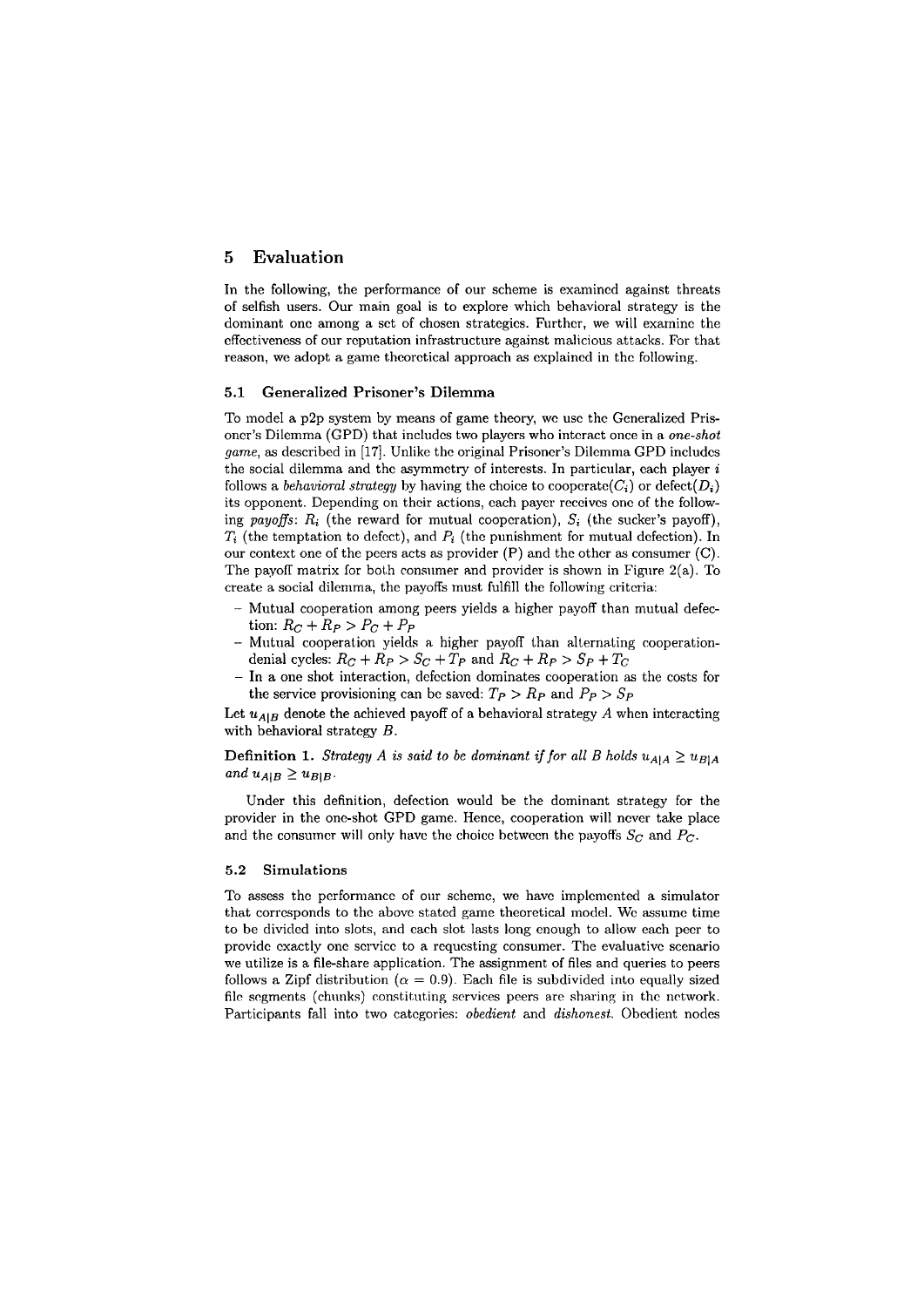| Payoff-Table<br><b>General Form</b> |           | <b>Service Provider</b> |           |  |
|-------------------------------------|-----------|-------------------------|-----------|--|
|                                     |           | Cooperate               | Defect    |  |
| <b>Service</b><br>Consumer          | Cooperate | $R_C/R_P$               | $S_C/T_P$ |  |
|                                     | Defect    | $T_C/S_P$               | $P_C/P_P$ |  |

| Pavoff-Table<br><b>Simulations</b> |                     | <b>Service Provider</b> |      |  |
|------------------------------------|---------------------|-------------------------|------|--|
|                                    |                     | Provide                 | Deny |  |
| <b>Service</b>                     | Request<br>$21 - 1$ |                         | 0/0  |  |
| oncumer                            | Don't Request       | 0/0                     | 0/0  |  |

(a) Asymmetrie payoff matrix

|         |  |  | (b) Payoff matrix used in simulations |
|---------|--|--|---------------------------------------|
| Fig. 2. |  |  |                                       |

follow the discriminator strategy  $\vec{s}_{disc}$ , and their similarity threshold is set to  $t = 0.7$ . The strategy of dishonest nodes will be varied as described later on.

In each slot, each peer has the opportunity to simultaneously act as service provider and consumer. Based on the service a consumer is interested in, it selects the most desired provider and sends a request. Each provider, on the other hand, favours the most appropriate consumer from its upload queue that enjoys a good standing and passes thc similarity checks mentioned in Section 4.3. The behavioral strategy of a provider then defines the action (either  $C$  or  $D$ ) she will take by considering the reputation of both herself and the consumer. Dcpcnding on how thc provider acts, both thc consumer and the provider will receive a payoff from the matrix depicted in Fig.  $2(b)$ . This matrix satisfies the incqualitics stated in thc previous scction. It is assumed that providing a service incurs the same costs  $c$  (-1) to all providers, and consumers receive the same benefit  $b$   $(+2)$ , respectively. Finally, the reputation and trust vectors are updated after cach time slot, and it is assumed that pcers can leave or join the system with a probability of **5%.** 

#### **5.3 Performance under Rational Attacks**

In our first experiments, we assume that users do not break down the system specifications (e.g. submit false reports), but try to exploit the generosity of obedient nodes by means of two types of selfish attacks. We consider the first type as traitors since thcse nodes acquirc a good standing before turning into defcctors. The second type is represented by free-riders who never contribute themselves. Accordingly, we equally dividcd the population in three groups: obedient peers, free-riders  $\vec{s}_{free} = (D, D, D, D)$ , and traitors  $\vec{s}_{trail} = (D, C, D, D)$ .

Fig. 3(a) shows the achieved mean payoff of cach strategy per time slot. The highest level of cooperation would be 1 indicating that all peers following the respective strategy are contributing to thc system and everyone is able to receive a service. It can bc sccn that thc discriminator stratcgy applicd by obedicnt nodes achieves the highest payoff over time. More precisely, our simulations revealed that, this strategy obtains a mean average payoff of **0.98,** indicating that nearly all obcdicnt nodcs continuously obtain scrviccs. In contrast, **frco**  riders are successfully blocked never receiving a service after the first time slot. Traitors acquire a mean average payoff of 0.05. In particular, only 3%-6% of these nodes are able to receive a service. This stems from the fact that traitors deny to provide services after they havc gcncratcd a positive standing. Accordingly, they will be subsequently ignored by obedient pcers when acting in the role of consumcr in thc ncxt slot.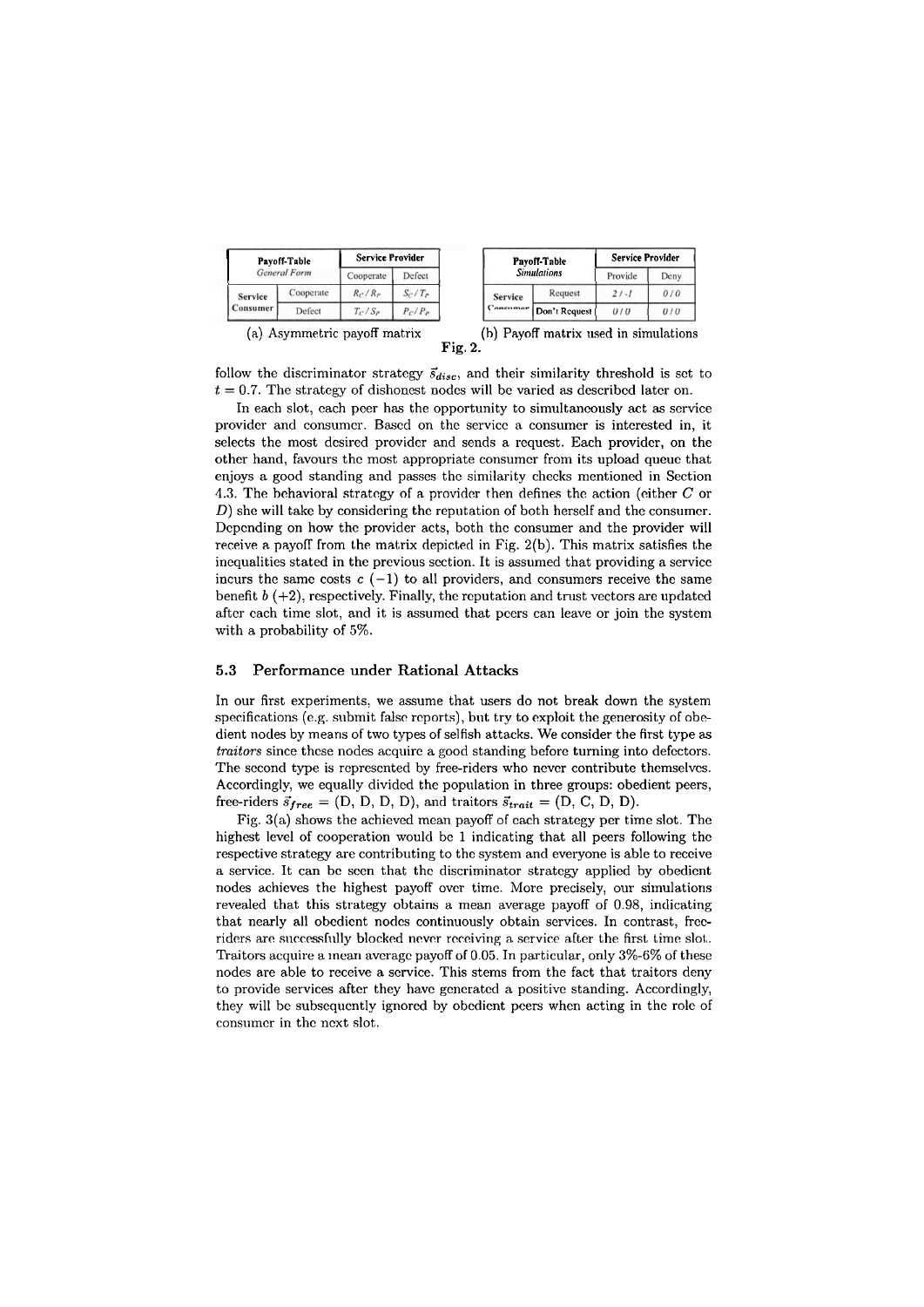

Fig. 3. Simulation results for (a) rational attacks, (b-d) bad voters, and (e-f) colluders.

In conclusion, both types of attackers cannot gain ground in the system as they achieve payoffs close to zero. Obedient nodes, applying the dominant strategy  $\vec{s}_{disc}$ , self-organize themselves into a robust and cooperative group in which non-contributors are efficiently detected and excluded.

# **5.4 Effectiveness of Reputation Infrastructure**

In the second set of simulations, we study the effectiveness of our reputation infrastructure against malicious nodes falling into two categories: (i) bad voters and *(ii)* colluders. *Bad voters* follow the discriminator strategy  $\vec{s}_{disc}$ , but always ratc cooperativc providcrs **as** bad. Accordingly, they arc mainly intercstcd in lowering the providers' reputation to encourage other participants to exclusively use their own services. *Colluders*, instead, form a malicious collective and provide services to obedient nodes only with a probability of 20%. Moreover, they boost thc rcputation valucs of all pccrs in thc collective by submitting fakc transactions. To study thcsc attacks, we assumc that **30%** of the population consist of malicious nodes from either of both presented categories.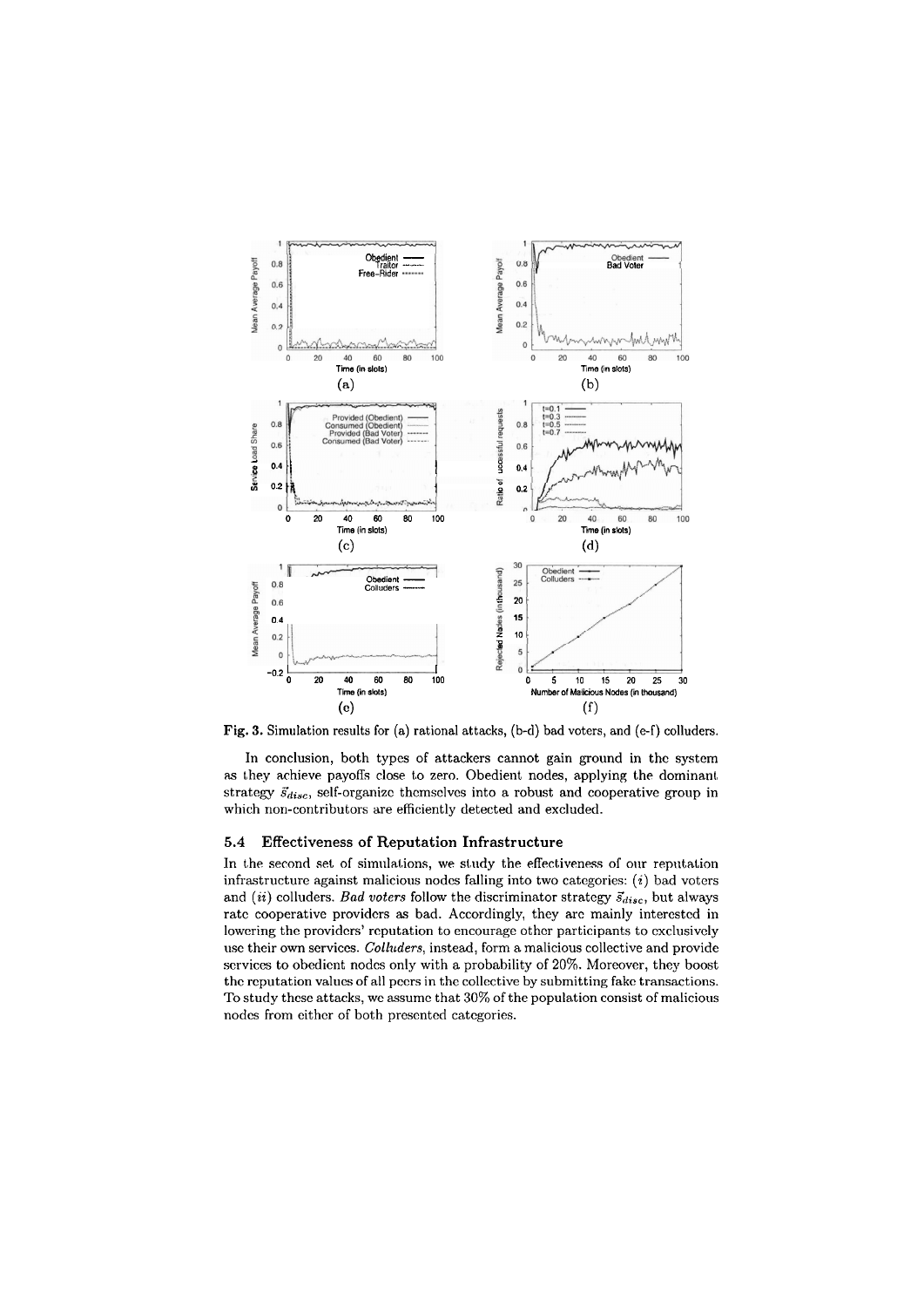The results of the *bad voter* experiments are as follows. Fig. 3(b) depicts the mean average payoff achieved by obedient nodes and bad voters. It can be observed that obedient peers achieve the highest mean average payoff over time amounting to 0.97 whilst that of the bad voters is close to zero. Fig.  $3(c)$ measures the *service load share* of both strategy types. This metric determines in each time slot the fraction of pecrs that provided and were able to reccive a scrvice, subject to a distinct user group. It can be seen that nearly all obedient pccrs are continuously ablc to receive a servicc whercas only 5-7% of thc bad voters arc supplied with data. To explain this,  $Fig.3(d)$  plots the mean ratio of succcssful requests cxpcricnced by bad voters while varying the similarity thresholds applicd by obcdient nodes. That is, this ratio mcasurcs how often a bad voter was unrccognized when rcqucsting a service by an obedicnt provider, related to all send requests. For  $t = 0.7$  on average 97% of all request carried out by bad voters are detected when applying the similarity function. Accordingly, bad votcrs are almost never served by obedient nodes.

The experimcnts with *colluders* strengthens our findings that the similaritybased comparison of global trust vectors very efficiently detects nodes trying to compromise the system. Fig.  $3(e)$  plots the achieved payoffs of both colluders and obedient peers. As in our previous experiments, the discriminator strategy clearly dominates the attacker strategy. Colluders are quickly detected as the trust vectors of both User groups highly differ from each other. In fact, the dctermined overall similarity between the trust vectors of both users groups is on averagc 0.23. Accordingly, obcdicnt pccrs do not trust ratings submitted by colluding peers but favour honest peers. To confirm this, Fig.  $3(f)$  plots the total amount of consumers that have been rejected by obedient providers after 50 transactions. At this point of time; nearly all malicious consumers are rcjcctcd by obedicnt providers, irrespcctivc of thc size of thc malicious collective. Instead, the number of rejects to obedient consumers is nearly zero in all simulated scenarios.

Wc conclude that thc usagc of the similarity function enables the system to efficiently filter out spurious reports from malicious nodes. Moreover, bad voters arc immcdiately punishcd when submitting falsc reports on obedient nodes; sincc their global trust vectors very quickly dcviate to the one of peers conforming to system's norm, they arc immediatcly rejccted by these nodes.

# **6 Conclusion**

This paper has investigated the correlations between p2p environments and cooperation in human socicty. Through this, a new rcputation-based inccntive schemc has been designed, utilizing extremely limited binary reputation representations. Alongside this, we have also proposed a fully decentralized reputation infrastructurc capable of securely managing rcputations and protccting against malicious collusion and false reports. This approach was evaluated, through simulation, showing that nearly all peers wishing to gain services must contribute to thc system, eliminating free-riding. It was further shown that malicious peers, solely intcrested in disrupting the network, were also quickly ostracized.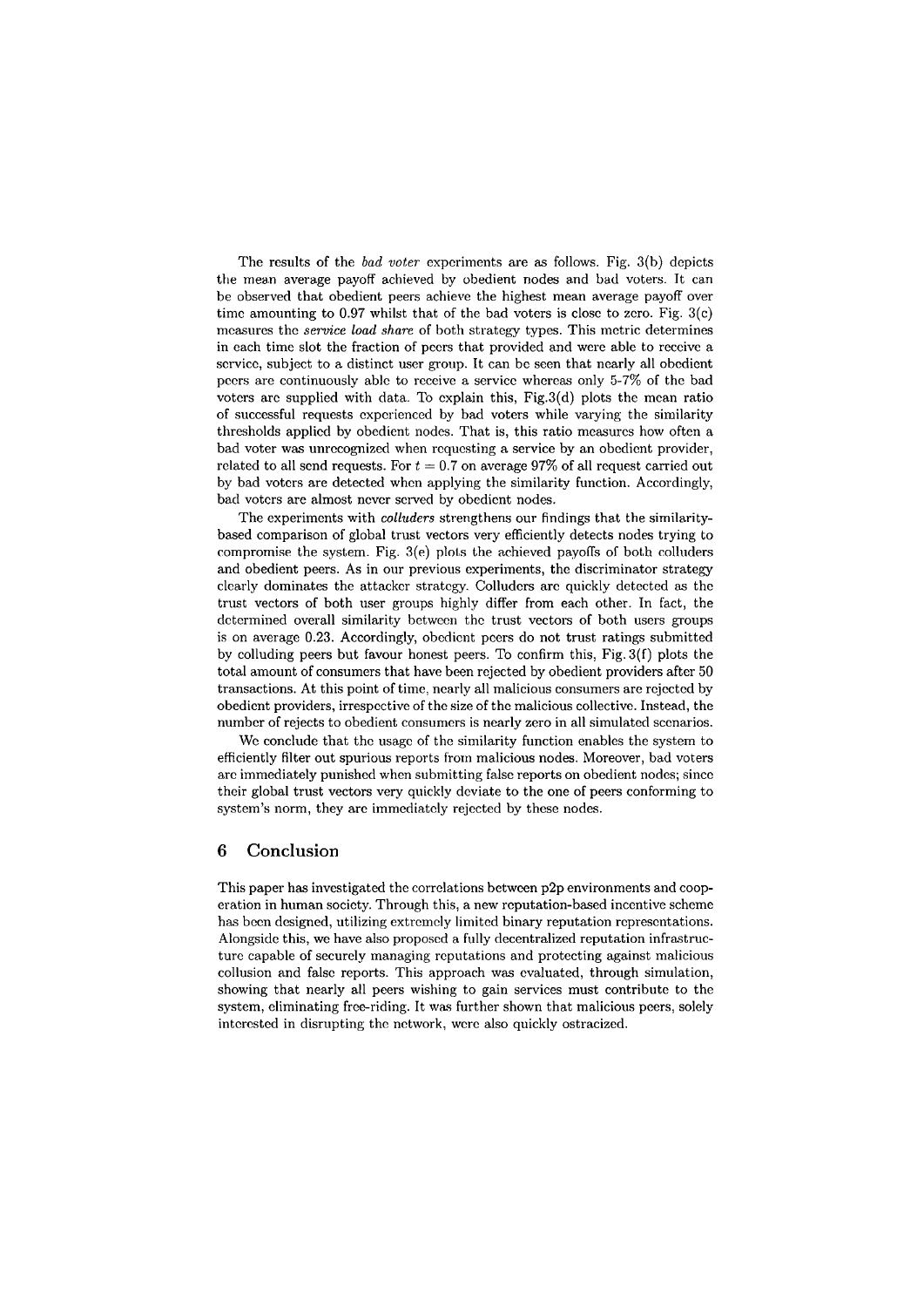There are a number of areas of future work. Firstly, detailed overhead studies arc ncccssary to invcstigate the impact that utilizing such a scheme has on thc overall system. Further investigation into improving the infrastructure is also planned to protect against extremely high levels of malicious users  $(> 50\%)$  of the replica set. Lastly, more detailed evaluative scenarios will be performed to invcstigate thc reliability of the infrastructurc against bad votcrs, cspccially if these nodes selectively or randomly change their misbchavior per transaction.

# **Acknowledgement**

The collaboration on this paper has been funded through the European Nctwork of Excellencc CONTENT, FP6-0384239.

# **References**

- 1. E. Adar, B. Huberman: Free riding on gnutclla. First Monday (2000)
- 2. S. Saroiu, P. Gummadi, S. Gribble: A measurement study of p2p file sharing systems. Technical report, Washington University (2002)
- 3. G. Harding: Tragedy of commons. Scicncc (1968)
- 4. M. A. Nowak, K. Sigmund: Evolution of indircct rcciprocity. Naturc (2005)
- 5. 0. Leimar, P. Hammerstein: Evolution of cooperation through indirect reciprocation. Proc. R. Soc. Lond. (2001)
- 6. H. Othsuki, Y. Iwasa: How should we define goodness? reputation dynamics in indircct rcciprocity. Journal of Theorctical Biology (2004)
- 7. 2. Zhang, S. Chen, M. Yoon: MARCH: A distributcd incentive schemc for p2p nctworks. In: INFOCOM. (2007)
- 8. Jakobsson et al.: A micro-payment scheme encouraging collaboration in multi-hop cellular networks. Lecture Notes in Computcr Scicncc (2003)
- Wilcox-O'Hearn: Experiences deploying a large-scale emergent network. In: IPTPS. (2002)
- 10. B. Cohen: Incentivcs build robustness in bittorrent. Technical report (2003)
- 11. A. Habib, J. Chuang: Service differentiated peer selection: an incentive mechanism for p2p media streaming. IEEE Transactions on Multimedia (2006)
- 12. M. Srivatsa, L. Xiong, L. Liu: Trustguard: countering vulnerabilities in reputation management for deccntralized ovcrlay networks. In: WWW. (2005)
- 13. E. Damiani ct al.: A reputation-bascd approach for choosing reliable resources in peer-to-peer networks. In: CCS. (2002)
- 14. L. Xiong, L. Liu: Pecrtrust: Supporting rcputation-bascd trust for peer-tepeer electronic communities. IEEE Trans. on Knowledge and Data Engineering. (2004)
- 15. S. Kamvar, M. Schlosser, H. Garcia-Molina: Thc cigcntrust algorithm for rcputation managcment in P2P networks. In: WWW. (2003)
- 16. S. Lce, R. Sherwood, B. Bhattacharjec: Cooperativc peer groups in nice. In: INFOCOM. (2003)
- 17. M. Fcldman, K. Lai, I. Stoica, J. Chuang: Robust inccntive techniques for p2p networks. In: CECOMM. (2004)
- 18. E. Eftstathiou, P. Francgoudis, G. Polyzos: Stimulating participation in wircless community nctworks. In: INFOCOM. (2006)
- 19. M. A. Nowak, K. Sigmund: Evolution of indirect reciprocity by image scoring. Naturc (1998)
- 20. 1. Stoica ct al.: Chord: A scalable p2p lookup scrvicc for internet applications. In: SIGCOMM. (2001)